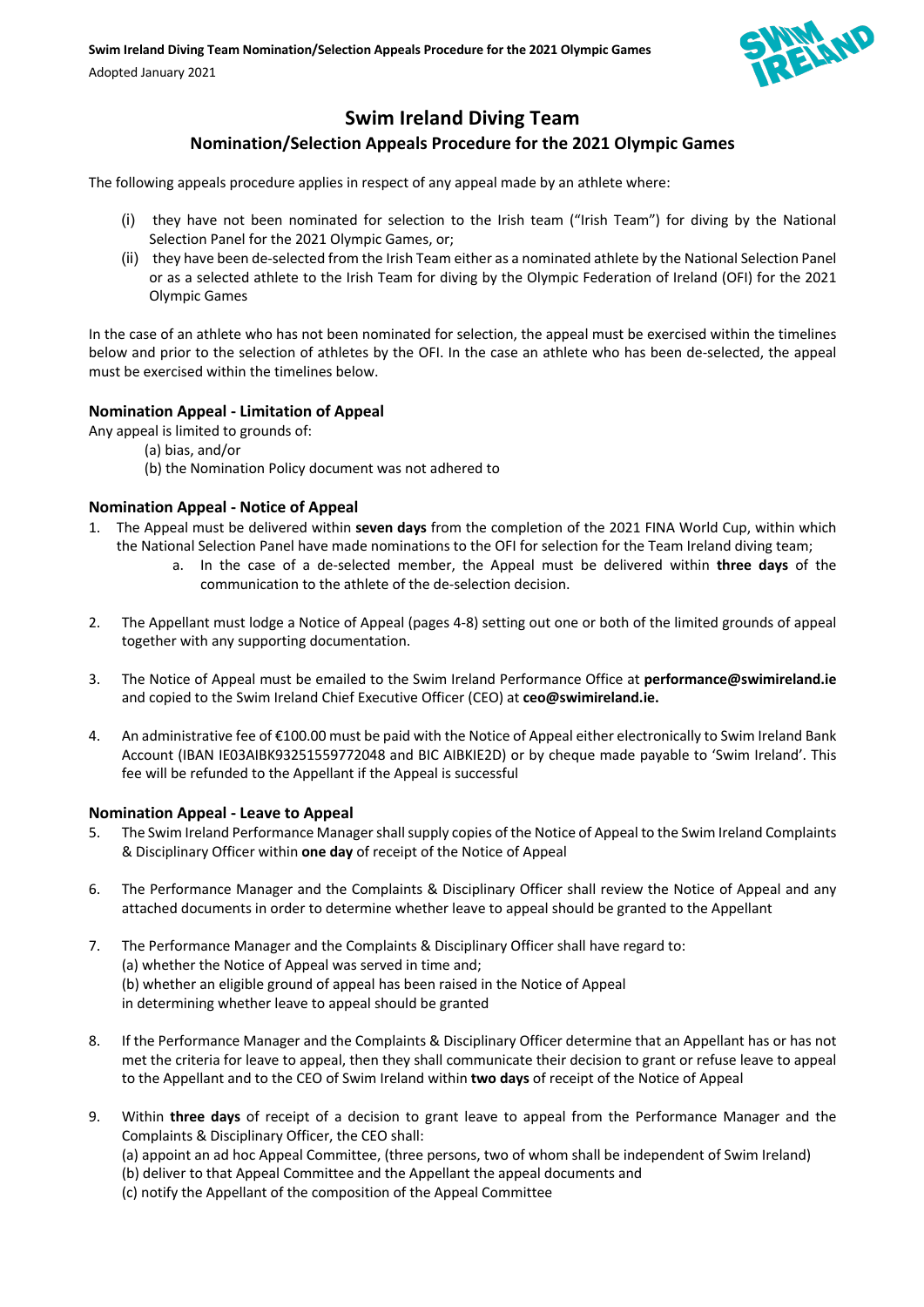#### **Swim Ireland Diving Team Nomination/Selection Appeals Procedure for the 2021 Olympic Games**

Adopted January 2021



- 10. The Appellant shall raise any objection to the composition of the Appeal Committee, setting out the reasons for such objection within **two days** of receipt of the notice of the composition. If there is any objection to the composition of the Appeal Committee, the Appeal Committee shall have the right to determine if the objection is upheld or not. If there is any possibility of a perception of bias or actual bias then that member of the Appeal Committee should stand aside. If the objection is upheld, then the CEO shall appoint new person(s) to the Appeals Committee
- 11. The appeal hearing shall take place within **five days** of receipt by the CEO of the decision to grant leave to appeal. The Appeal Committee shall have discretion to extend this timeline for the appeal hearing where it deems fit
- 12. Within **two days** of the Appeal Committee being appointed (and not be objected to), the Chair appointed by the Appeal Committee shall deliver notification of the hearing to the Appellant and to the Performance Manager including, where appropriate, the following details:
	- i. the time, date and venue of the hearing, with at least **three days**' notice of the hearing;
	- ii. all documents received by the Appeal Committee;
	- iii. an outline of their rights at the hearing which includes the following rights: legal representation, to produce additional documents, to deliver submissions, to examine and cross examine witnesses (including expert witnesses); to make statements;
	- iv. each party attending the appeal hearing shall deliver to the Appeal Committee notice of all witnesses and legal representatives and where appropriate, provide copies all witness statements and written submissions within **two days** of the scheduled appeal hearing;
	- v. where it appears that the interests of a Third Party may be affected by any decision of the Appeals Committee, the Appeals Committee may invite the Third Party to make submissions and produce additional documents and make submissions
- 13. The decision of the Appeal Committee, which is by majority, is limited to determining whether either or both of the grounds for appeal have been substantiated
- 14. The Appeal Committee shall email a written reasoned decision to the parties attending the hearing within **two days** of the appeal hearing
- 15. The decision of the Appeal Committee shall be binding on the parties attending the appeal hearing and any affected third party who is a member of Swim Ireland, subject to a right to challenge such decision before the Sports Dispute Solutions Ireland (SDSI) Olympic Tribunal in accordance with the SDSI arbitration rules and procedures
- 16. Any arbitral challenge to the decision of the Appeals Committee must be commenced within **five** days of receipt by the Appellant of the decision of the Appeals Committee

## **Nomination Appeal - Powers of the Appeal Committee**

- 17. The Appeal Committee shall have the flexibility to conduct the hearing in any manner it deems fit, subject to the hearing being conducted fairly
- 18. The Appeal Committee may, at its sole discretion, disregard any failure by a party to adhere to these Procedures and may give such further directions as may be appropriate
- 19. If any party fails to appear at the hearing or comply with the Chair's direction or other communication issued by the Chair, the Appeals Committee may proceed in the absence of that party
- 20. The Appeal Committee shall either uphold or reject the appeal. The Appeal Committee cannot replace the decision of the National Selection Panel. Where the appeal is upheld, then the Appeal Committee shall remit the matter back to the National Selection Panel with directions
- 21. Each party shall be responsible for their own costs and expenses, including legal costs for the appeal hearing. The Appeal Committee has no power to make an award of legal costs against a party. The Appeal Committee has the power to order a party to pay for the costs of the appeal hearing, such as room hire, travel, catering, legal assessor and other expenses incurred because of the hearing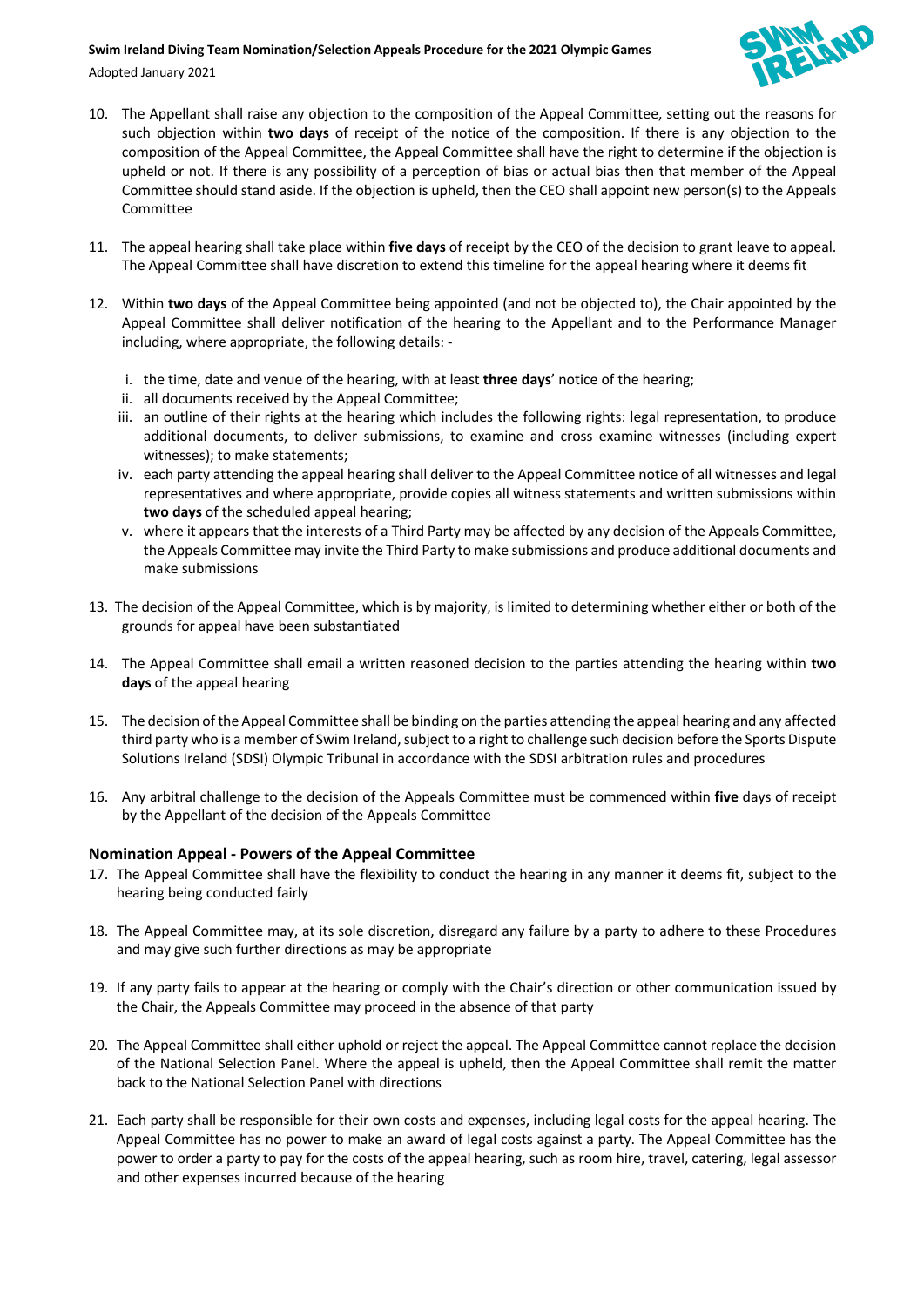#### **Swim Ireland Diving Team Nomination/Selection Appeals Procedure for the 2021 Olympic Games**

Adopted January 2021



#### **Selection Appeal**

- 22. Any Nominated Athlete may appeal against their selection or non-selection by the OFI to the SDSI Olympic Tribunal. This appeal to the OFI selection decision shall only be available to Nominated Athletes on the following grounds:
	- (i) That the selection decision was affected by actual bias;
	- (ii) There was no basis upon which the OFI's decision could be reasonably made
- 23. The procedure for a Selection Appeal shall be as follows:
	- i Within 48 hours of receiving the OFI's notice of their non-selection, the Athlete must file and serve (on the respective CEOs of the OFI and Swim Ireland) a Notice of Appeal with the SDSI Olympic Tribunal setting out clearly the grounds upon which they dispute their non-selection.
	- ii Thereafter the SDSI Procedural Rules shall apply.
	- iii Any party to a Selection Appeal decision of the SDSI Olympic Tribunal may appeal such a decision to the Court of Arbitration for Sport (CAS) in accordance with its rules.
	- iv Throughout any Selection Appeals process, the Parties must use their best endeavours, acting in good faith, to resolve the dispute through communication and any communications made for the purposes this process may be made on a without prejudice basis and kept confidential between the parties.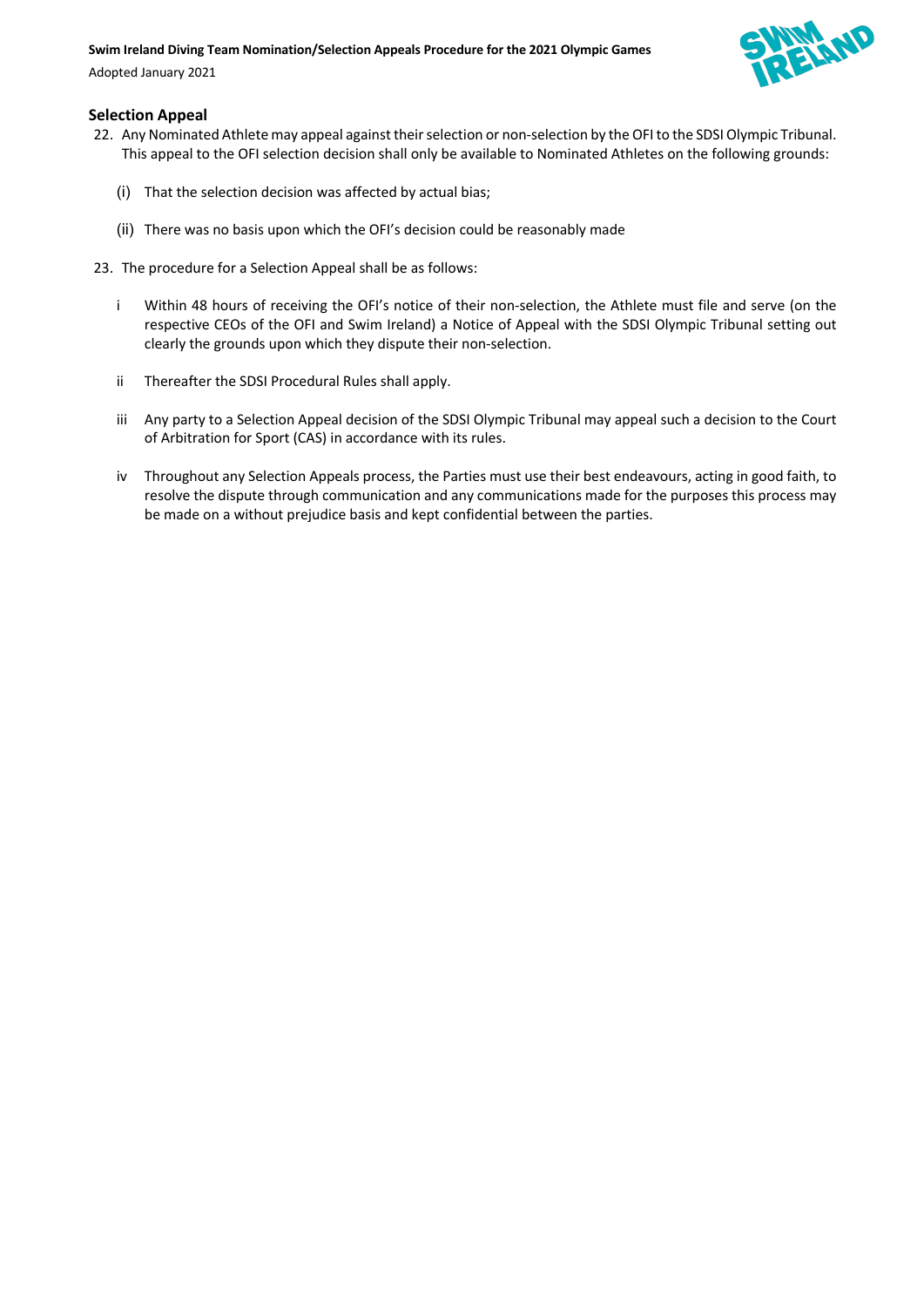

## **SCHEDULE**   $\mathcal{L}_\mathcal{L} = \{ \mathcal{L}_\mathcal{L} = \{ \mathcal{L}_\mathcal{L} = \{ \mathcal{L}_\mathcal{L} = \{ \mathcal{L}_\mathcal{L} = \{ \mathcal{L}_\mathcal{L} = \{ \mathcal{L}_\mathcal{L} = \{ \mathcal{L}_\mathcal{L} = \{ \mathcal{L}_\mathcal{L} = \{ \mathcal{L}_\mathcal{L} = \{ \mathcal{L}_\mathcal{L} = \{ \mathcal{L}_\mathcal{L} = \{ \mathcal{L}_\mathcal{L} = \{ \mathcal{L}_\mathcal{L} = \{ \mathcal{L}_\mathcal{$

# **NOTICE OF APPEAL**

#### **1. DETAILS OF THE PERSON / ORGANISATION APPEALING (the "Appellant")**

Name of Appellant

Date of Birth (if individual)

Over 18 (if individual)

Address

Email

Phone

Discipline

Name of Barrister/Solicitor or other representative of Appellant (if applicable)

### **2. PARENT/LEGAL GUARDIAN'S DETAILS (if Appellant is under 18):**

Name(s)

Address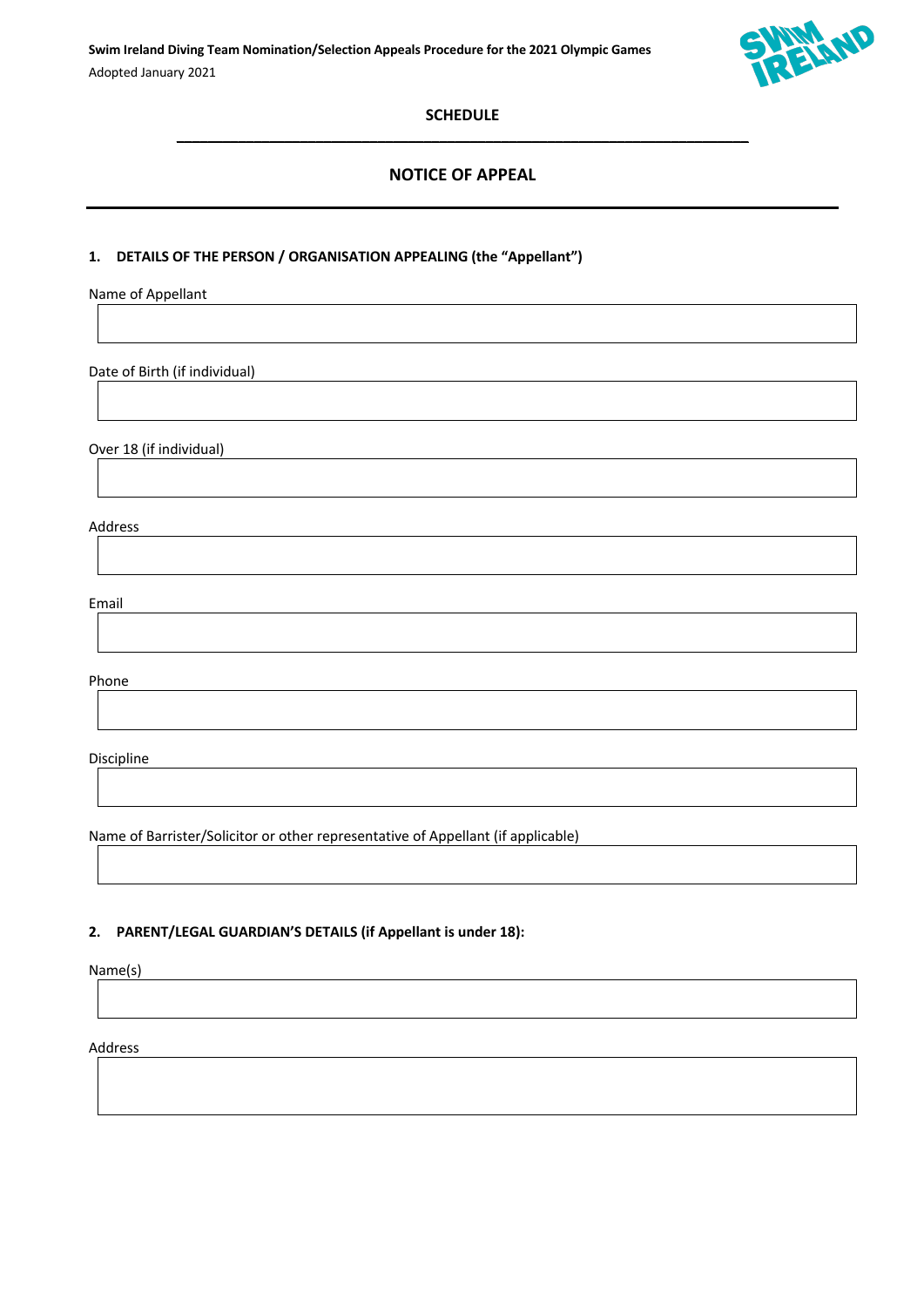# **Swim Ireland Diving Team Nomination/Selection Appeals Procedure for the 2021 Olympic Games** Adopted January 2021



Email

Phone

## **3. DETAILS OF RESPONDENT (if other than Swim Ireland)**

Name of Respondent(s): (Individual or Organisation against whom the Appeal is filed):

#### Address

Email

Phone

#### **4. INTERESTED PARTIES**

Are there any other persons or organisations who or which may be directly affected by, or who has a sufficiently close interest in your selection?

Name

Address

Email

Phone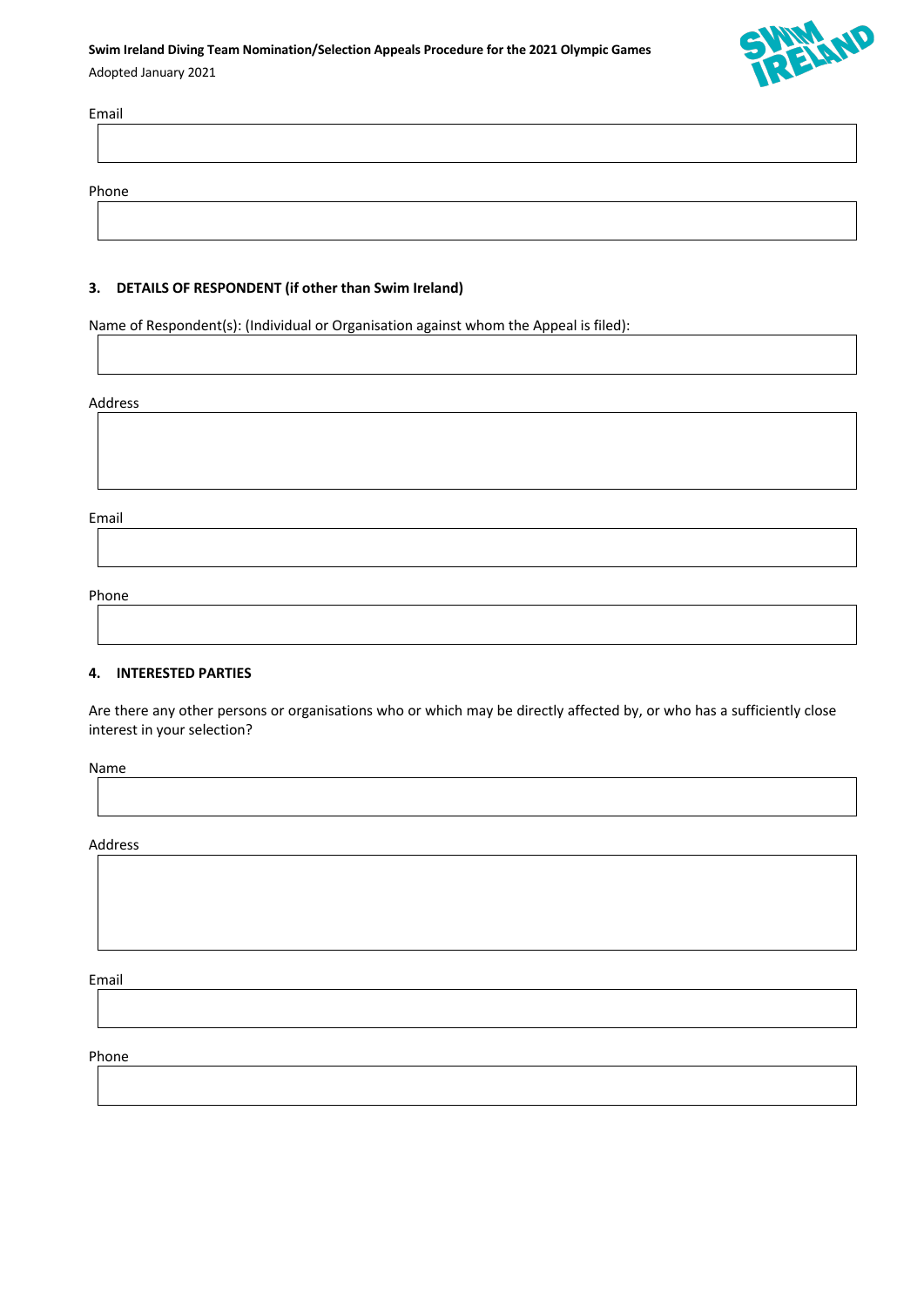

## **5. DETAILS OF SELECTION DECISION BEING CHALLENGED:**

Date of selection decision (If date notified of selection decision is different, please state)

Person(s)/Organisation responsible for selection

Name of parties selected

Details (including date, venue and name) of the next event that the selected team is attending and/or participating in:

#### **6. GROUNDS OF APPEAL:**

Please state whether your appeal is based on:

- (a) bias, and/or
- (b) the Selection Policy document was not adhered to

Provide a summary of the nature of this appeal.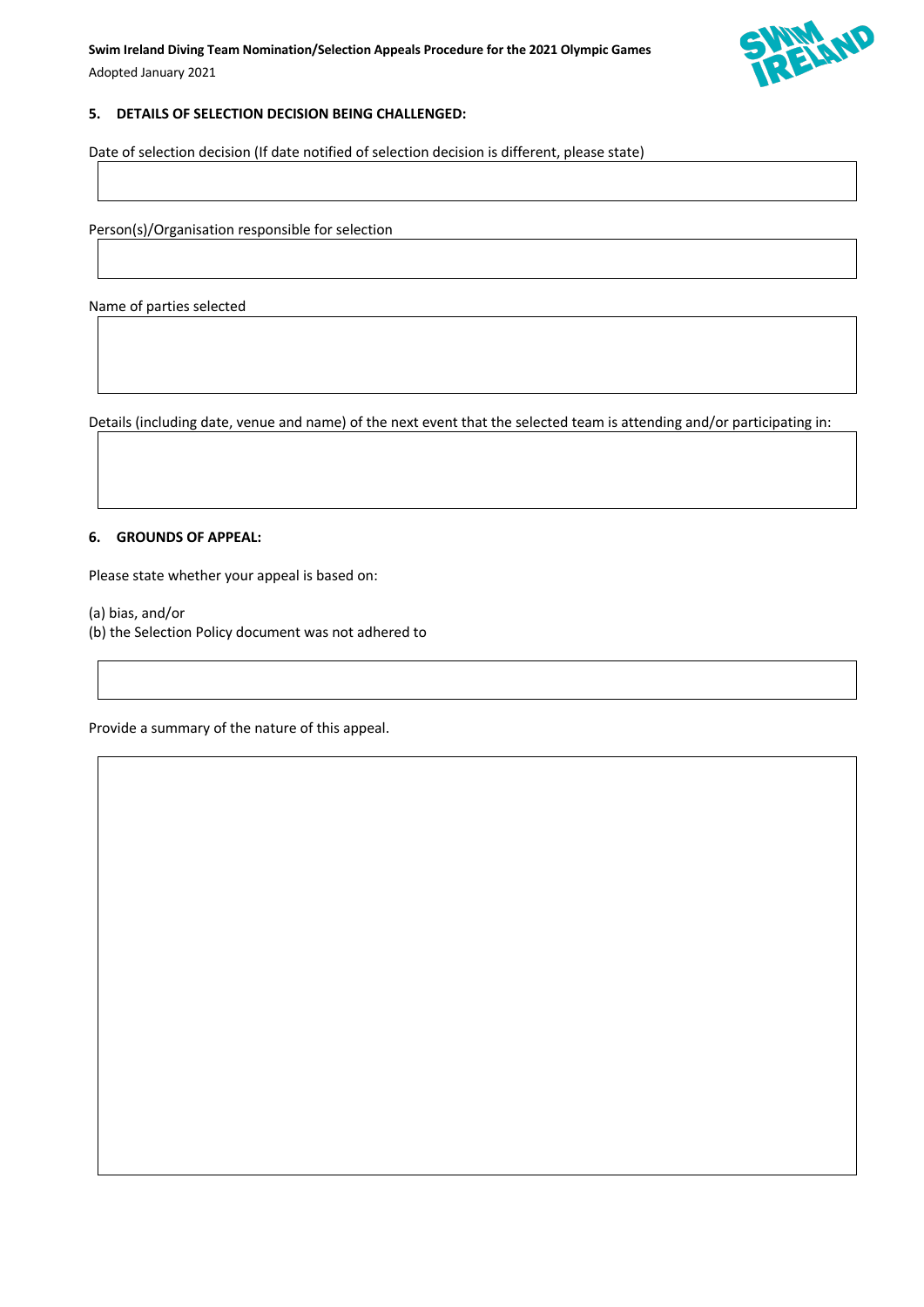

Please provide details of outcome and/or relief sought

Please provide details of any documents relied on (explaining the relevance of any document relied upon).

| 1. |  |  |
|----|--|--|
| 2. |  |  |
| 3. |  |  |
| 4. |  |  |
| 5. |  |  |

Please provide the names of witnesses (if any).

#### **7. URGENT APPEAL**

 $\Gamma$ 

Are there grounds for showing that this appeal should be heard as a matter of urgency?

Yes **No** 

If yes, please provide reasons justifying this.

Signed: \_\_\_\_\_\_\_\_\_\_\_\_\_\_\_\_\_\_\_\_\_\_\_\_\_\_\_\_\_\_\_\_\_\_\_\_\_\_\_\_\_\_\_\_\_\_\_\_\_\_\_\_\_\_\_\_\_\_\_\_\_\_\_\_\_\_\_

If signatory is someone other than the Appellant, please outline signatory's relationship with the Appellant)

\_\_\_\_\_\_\_\_\_\_\_\_\_\_\_\_\_\_\_\_\_\_\_\_\_\_\_\_\_\_\_\_\_\_\_\_\_\_\_\_\_\_\_\_\_\_\_\_\_\_\_\_\_\_\_\_\_\_\_\_\_\_\_\_\_\_\_

Date: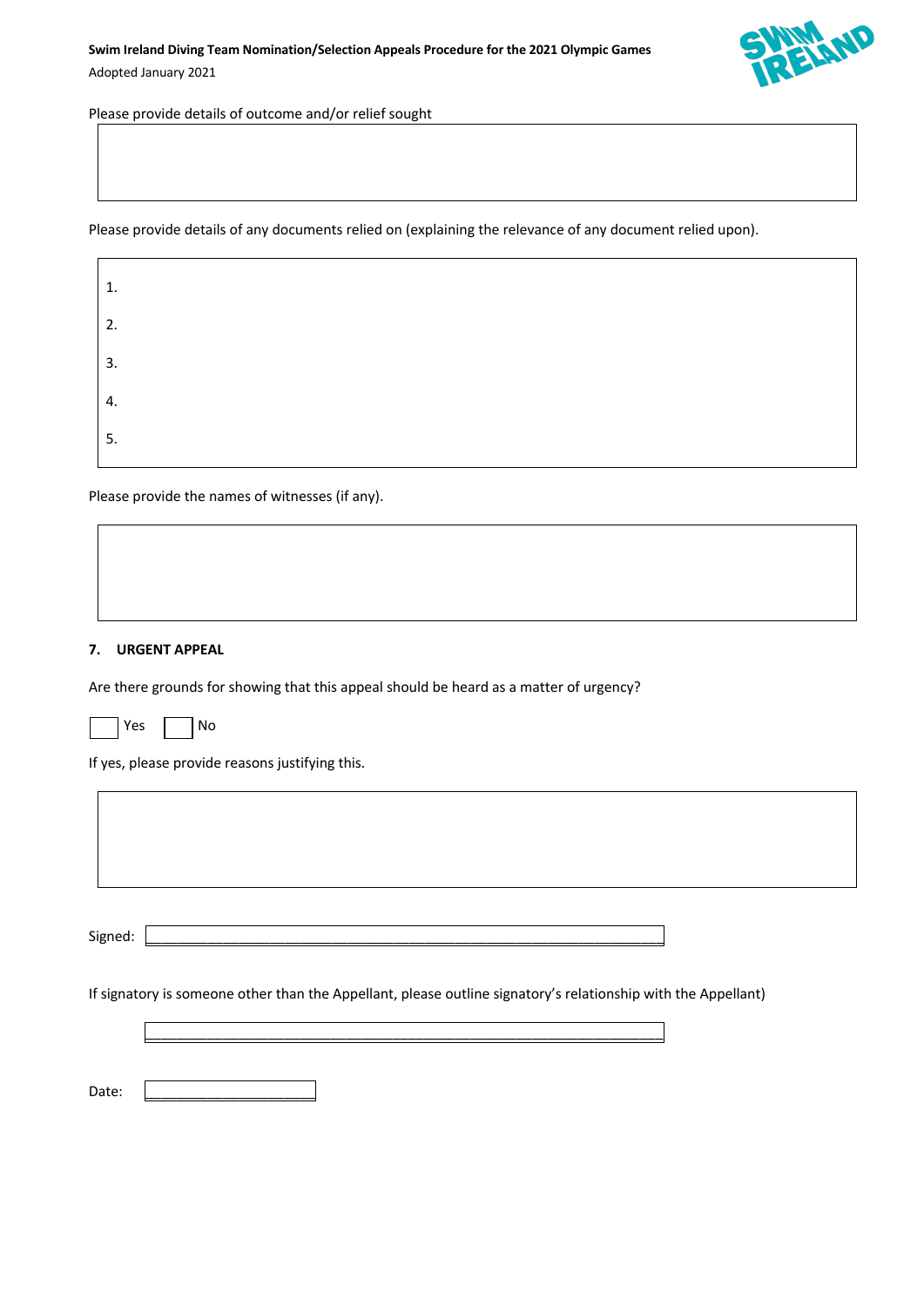#### **Swim Ireland Diving Team Nomination/Selection Appeals Procedure for the 2021 Olympic Games**

Adopted January 2021

#### **CHECKLIST**

- 1. Is this document completed, dated and signed?
- 2. Have you attached documents you are relying upon?

Have you confirmed if your appeal is on the grounds of (a) bias, and/or (b) the Nomination Policy document was not adhered to?

- 3. Have you either attached a cheque for €100.00 made payable to 'Swim Ireland' or transferred €100.00 to the Swim Ireland bank account (IBAN: IE03AIBK93251559772048 and BIC: AIBKIE2D)?
- 4. Have you sent this form by email only to the Performance Office at **email – performance@swimireland.ie** and copied to the CEO at **ceo@swimireland.ie?**



|  | _______ | ۰ |
|--|---------|---|
|  |         |   |
|  |         |   |
|  |         |   |
|  |         |   |
|  |         |   |
|  |         |   |
|  | _______ |   |
|  |         |   |